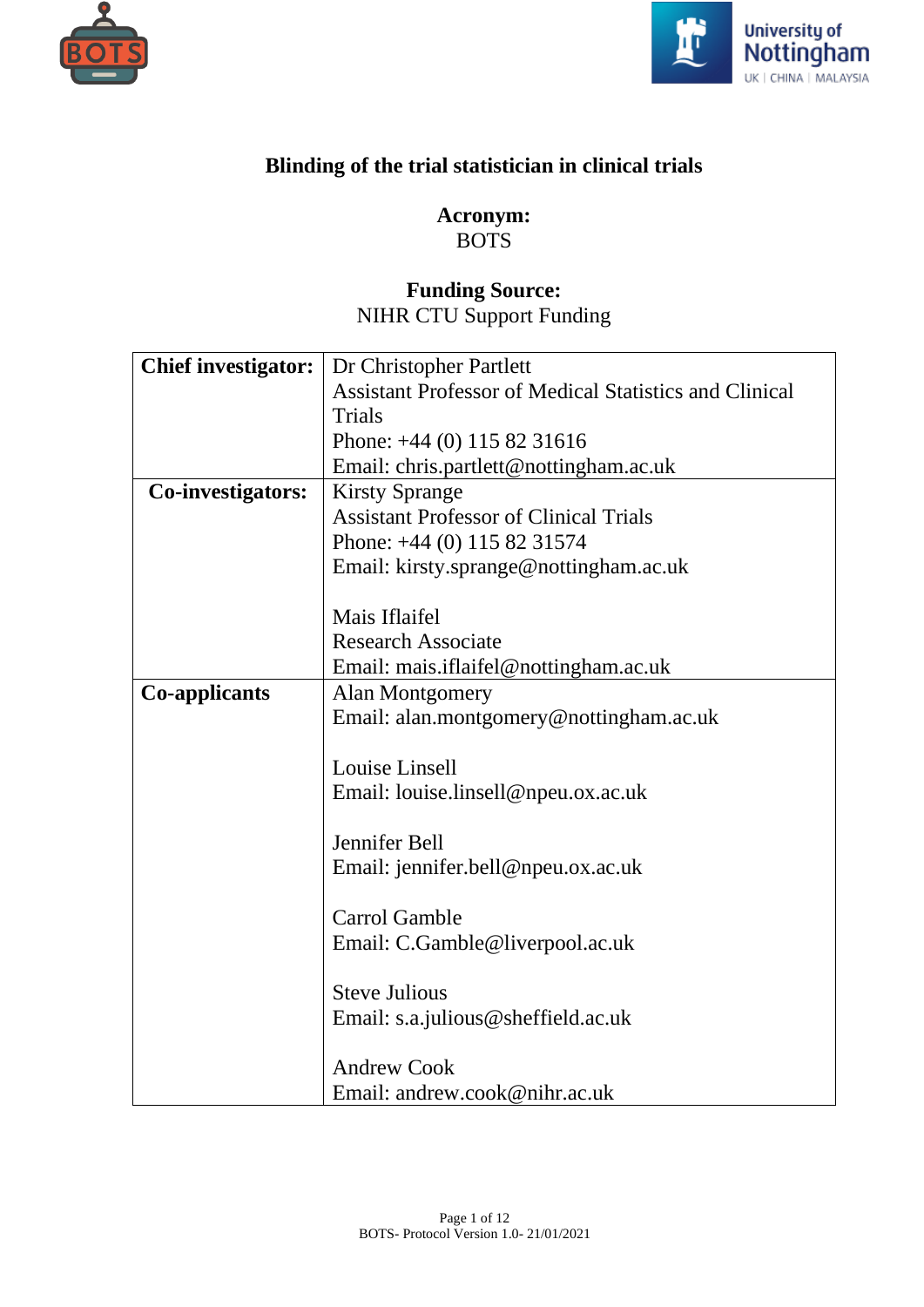



# **ABBREVIATIONS**

| CI           | Chief Investigator                                  |
|--------------|-----------------------------------------------------|
| <b>PIS</b>   | <b>Participant Information Sheet</b>                |
| <b>U</b> oN  | University of Nottingham                            |
| <b>CTU</b>   | <b>Clinical Trials Unit</b>                         |
| <b>DMC</b>   | Data Monitoring Committee                           |
| <b>NIHR</b>  | National Institute for Health Research              |
| <b>UKCRC</b> | UK Clinical Research Collaboration                  |
| <b>UKTMN</b> | UK Trial Managers' Network                          |
| <b>HTA</b>   | <b>Health Technology Assessment</b>                 |
| <b>EME</b>   | <b>Efficacy and Mechanism Evaluation</b>            |
| <b>MHRA</b>  | Medicines and Healthcare Products Regulatory Agency |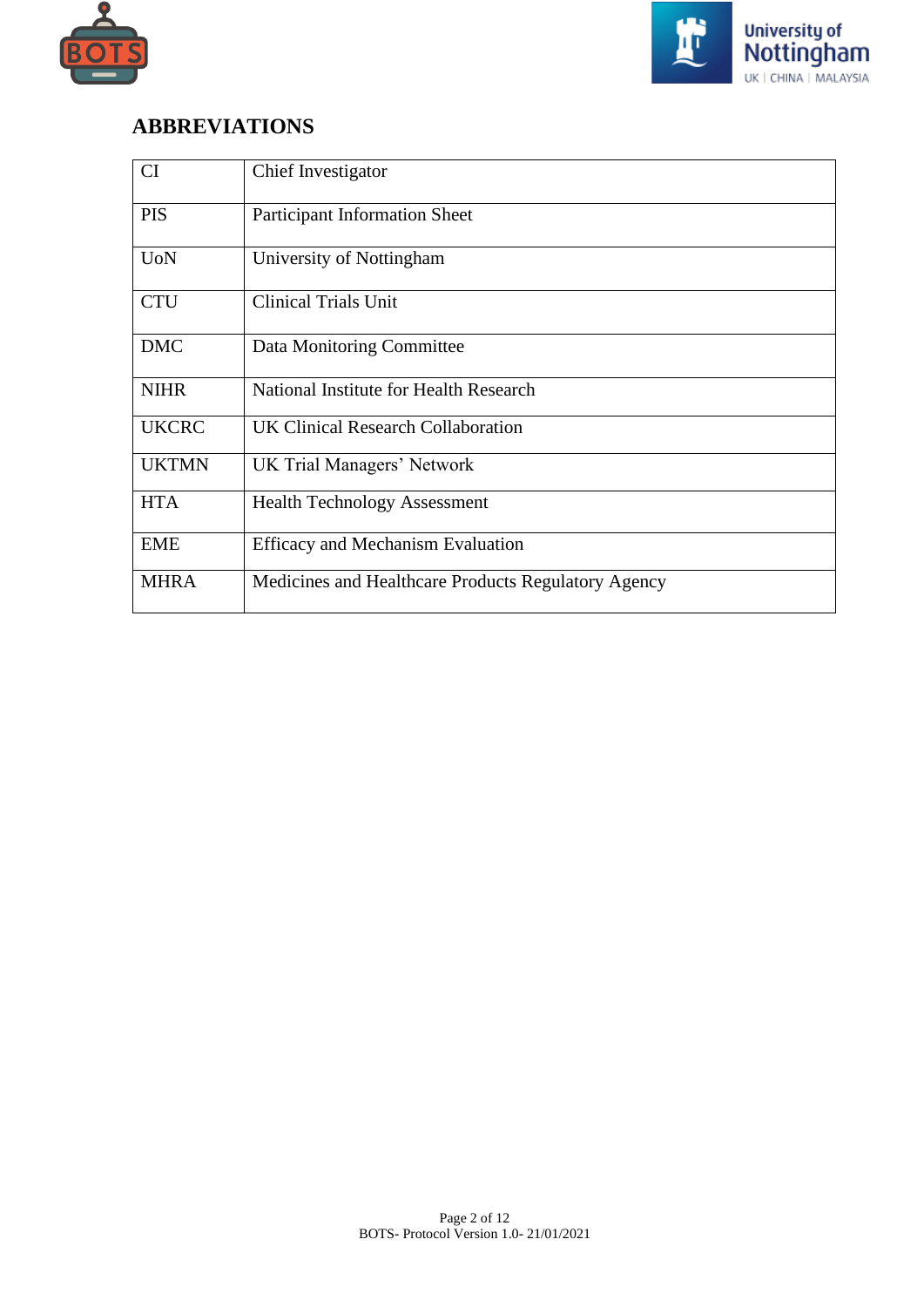



# **STUDY BACKGROUND INFORMATION AND RATIONALE**

There is good empirical evidence of risk of bias in clinical trials associated with key aspects of design and conduct such as allocation concealment and blinding. For example, the merits of blinding trial participants, treating clinicians, and outcome assessors are well established, particularly for trials that use subjective outcomes (Wood L et al. 2008). However, more recent evidence has challenged the notion that blinding is always necessary to protect against bias (Moustgaard H et al. 2020).

By contrast, there is little empirical evidence to guide Clinical Trials Units (CTUs) and trial teams about the practice of blinding statisticians. Existing guidelines recommend that the trial statisticians, or the statisticians that work most closely with a given trial, remain blinded to treatment allocation prior to the final analysis. In particular, guidelines state that any interim analyses are conducted by a separate team of statisticians and/or programmers to those that will be involved in the final analysis (Pocock 2004 & MHRA 2012). While these guidelines are not based on empirical evidence, there are clearly benefits to taking such an approach.

Firstly, ensuring the trial statisticians remain blinded to treatment allocation prior to the final analysis reduces the risk that the statisticians could introduce any bias through their conduct and reporting. In particular, blinding the statisticians that are responsible for developing the statistical analysis plan ensures that the approach to the analysis is not influenced by this knowledge.

Moreover, the trial statistician will typically contribute to decisions made by the trial management team, and their advice or recommendations could be influenced by knowledge of treatment allocation. Keeping the trial statisticians blind to treatment allocation throughout the trial also reduces the risk of the wider trial management team becoming unblinded. This potential for knowledge of treatment allocation to influence decisions made by the trial management team is primarily a risk for trials with subjective outcomes or where a perprotocol analysis is planned, but presents less risk for trials with objective outcome determination and an intention to treat analysis.

The recommendations could be considered as gold-standard, but for effective implementation it requires multiple teams to be fully immersed in a study. In academic CTUs, particularly smaller units, it may be impractical to blind trial statisticians in the way suggested by the guidelines. In units that do use a second statistician for any examination of data separated by trial arm, this comes with a substantial additional resource cost, and can present logistical challenges. For example, an unintended consequence is that interim analyses are prepared and presented by a statistician with less insight and in-depth knowledge of the trial (DeMets D 2018 & Wittes J 2004), leading to suboptimal presentation of interim trial data to the Data Monitoring Committee (DMC), and potentially less effective oversight of the trial. Within a DMC meeting, discussions may be limited if the second statistician is not as immersed in the research question as the primary statistician and was not involved in the trial design.

There is variation in practice between CTUs when it comes to blinding trial statisticians. We surveyed registered CTUs about whether the trial statisticians were able to access disaggregate data prior to the final analysis. Of the 20 respondents, at 7/20 units this was always the case, at 3/20 units this was never the case, while 10/20 had different approaches depending on the type of trial.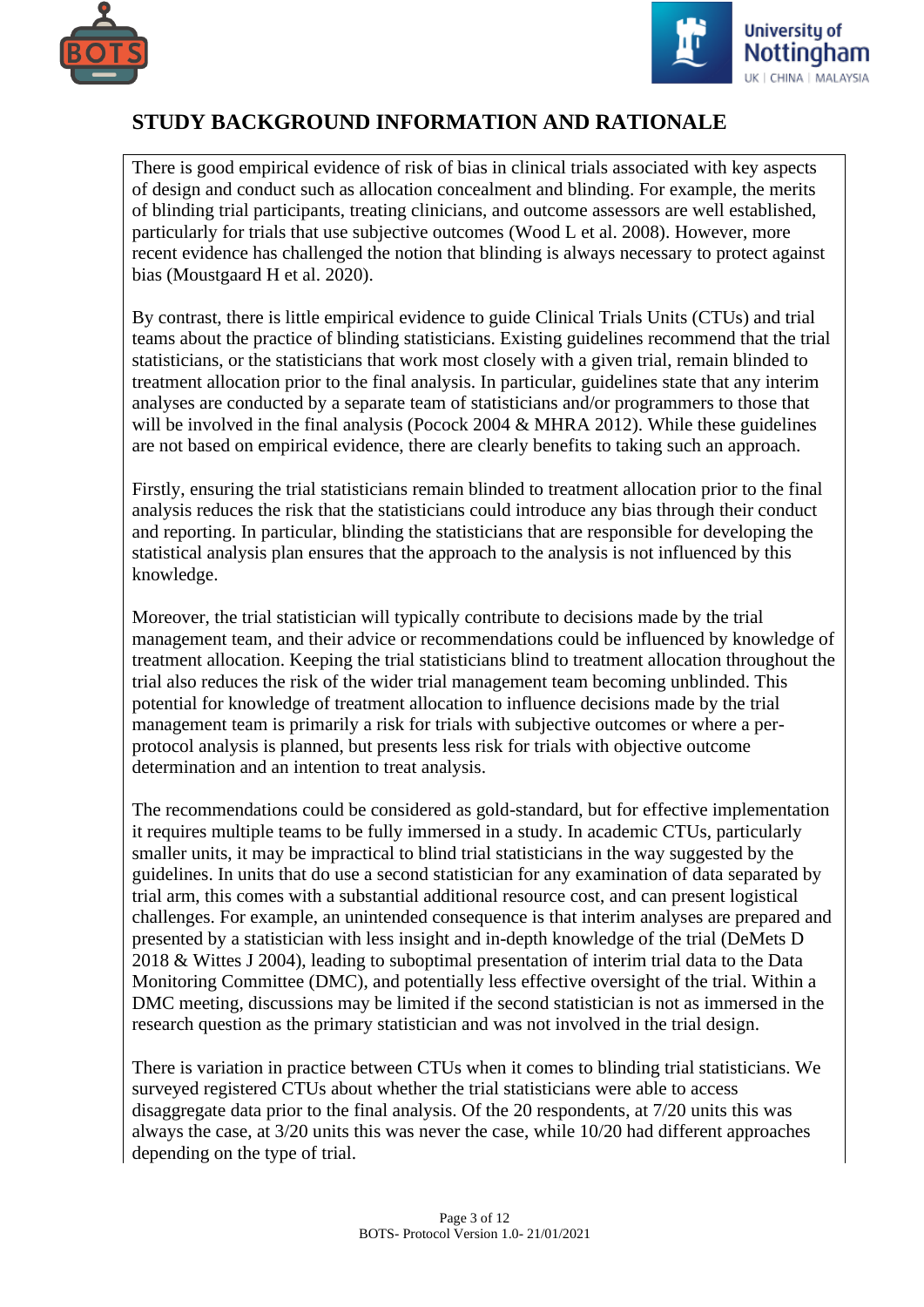



Since existing guidelines do not make any distinction between different types of trial design they are not risk proportionate. This aim of this research is to identify evidence and develop guidance document for a risk proportionate strategy for blinding statisticians in clinical trials.

### . **STUDY OBJECTIVES AND PURPOSE**

## **PURPOSE**

The purpose of this study is to inform the development of a guidance document to advise CTUs on a risk proportionate approach to blinding statisticians within clinical trials.

## **PRIMARY OBJECTIVE**

To identify and provide evidence for a risk proportionate strategy for blinding statisticians in clinical trials.

## **SECONDARY OBJECTIVES**

- To investigate the experiences, opinions and ideas of key stakeholders on blinding of trial statisticians who work in the delivery and oversight of clinical trials.
- To compare the outcomes of recently published randomised trials where the statistician was blinded prior to the final analysis versus those where the statistician was not.
- To develop a consensus group of key stakeholders to review the study results and provide recommendations for the development of the guidance.

# **STUDY DESIGN**

## **STUDY CONFIGURATION**

### **This is a mixed-methods research which involves three parts:**

Part I: A qualitative study using focus groups and interviews as data sources to determine the views and opinions of key stakeholders on blinding of trial statisticians who work in the delivery and oversight of clinical trials.

Part II: A quantitative study to assess the impact of blinding on the proportion of trials demonstrating significance for the primary outcome.

Part III: Combining the results of part I and part II along with a consensus workshop with a consensus group to produce guidance for CTUs.

## **STUDY MANAGEMENT**

The Chief Investigator has overall responsibility for the study and shall oversee all study management.

## **DURATION OF THE STUDY AND PARTICIPANT INVOLVEMENT**

Data collection, analysis and the study output are planned to be completed within 12 months. The timescale below gives a brief overview of the project plan.

*0 – 2 months: Qualitative and quantitative study set-up*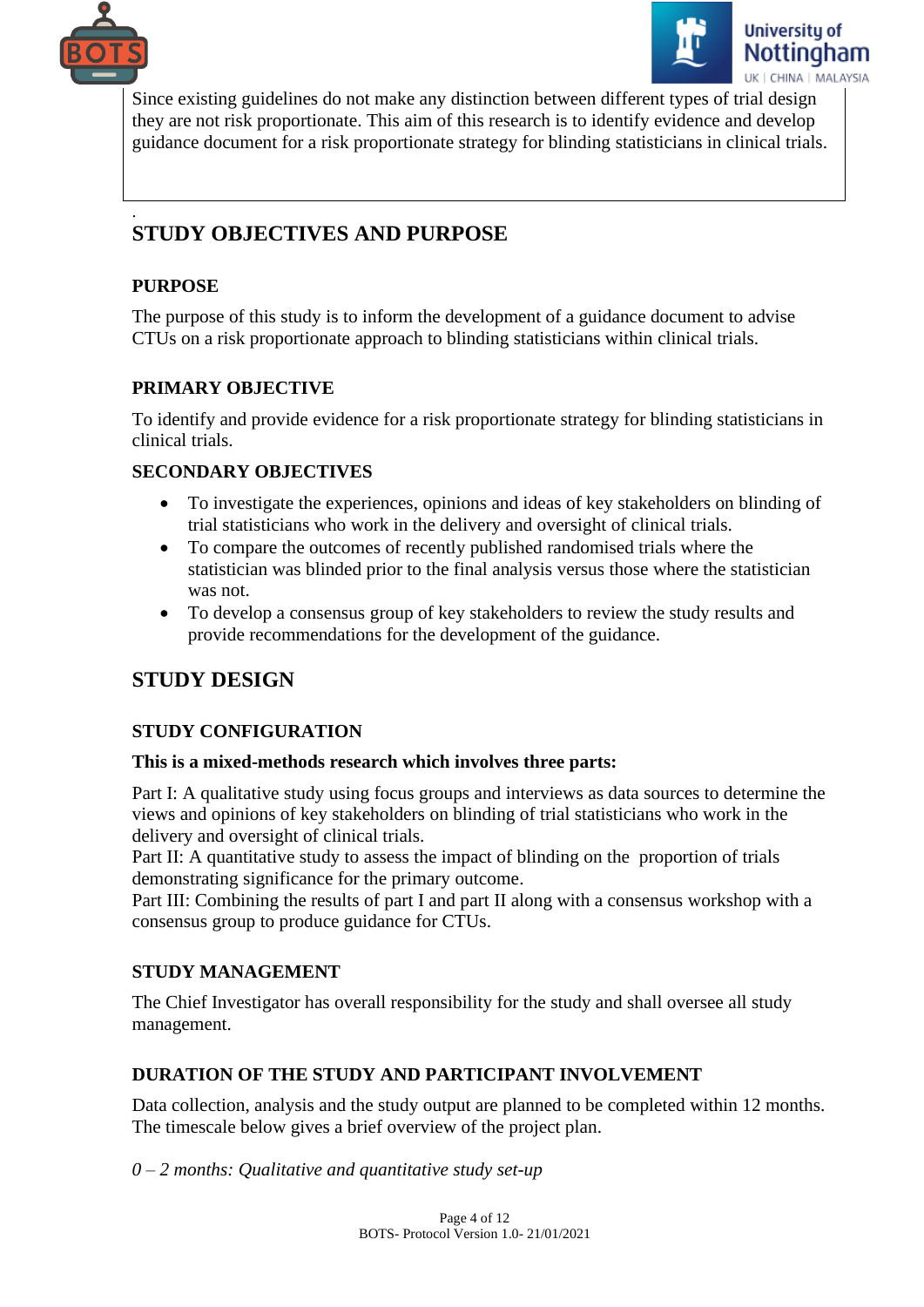



During this period, the research team will design a topic guide for focus groups and interviews, develop supporting documents e.g., participant information sheet, invitation letter and consent form, obtain relevant approvals, identify and send invitations for potential participants in focus groups, interviews and consensus group. During this period, the research team will also design the data extraction form for the quantitative data collection.

## *3 – 7 months: Conduct of qualitative and quantitative study*

During this period, focus groups, interviews and extraction of quantitative data, will be conducted. Data analysis and the writing-up findings will also be completed.

### *8 – 9 months: Consensus meeting*

A first draft of the guidance document will be developed and circulated to the consensus group to independently rate the statements included in the guidance and provide feedback.

### *10 – 12 months: Development and dissemination of guidance documents*

A workshop with the consensus group, will be conducted to discuss the groups' ratings and recommendations. After the workshop, the final version of the guidance document will be finalised.

## **STUDY MEYHODS**

## **PART I: QUALITATIVE STUDY**

This part of the study will investigate the experiences, opinions and ideas of key stakeholders on blinding of trial statisticians who work in the delivery and oversight of clinical trials. We will explore the following perspectives:

- Role of independent statisticians (e.g. if, when, why and how this is appropriate).
- Expectations (e.g. funders, sponsors, industry, other stakeholders).
- Resources (e.g. cost, recruitment, skills, funding sources, local partner support).
- Impact (e.g. producing and publishing outputs, reputation).

### **Sample**

For focus groups, we aim to recruit a purposive sample of Statisticians, Trial Managers and Data Managers via (UK Clinical Research Collaboration (UKCRC) working groups, MRC-NIHR Trials Methodology Research Partnership (TMRP) working groups, National Institute for Health Research (NIHR) statistics group, and UK Trial Managers' Network (UKTMN) We also aim to include other stakeholders including CTU directors, DMC chairs and Unit Managers.

We are targeting 5-7 participants in each focus group to ensure the session is manageable, but also representative of stakeholders. The aim is to conduct focus groups with various stakeholders, however, if this is not feasible, then the research team may ask participants to join individual interviews.

### **Recruitment and informed consent**

The research team will identify potential participants for focus groups and interviews by sending them an invitation email including a participant information sheet (see attached) outlining the purpose of the study and a consent form (see attached).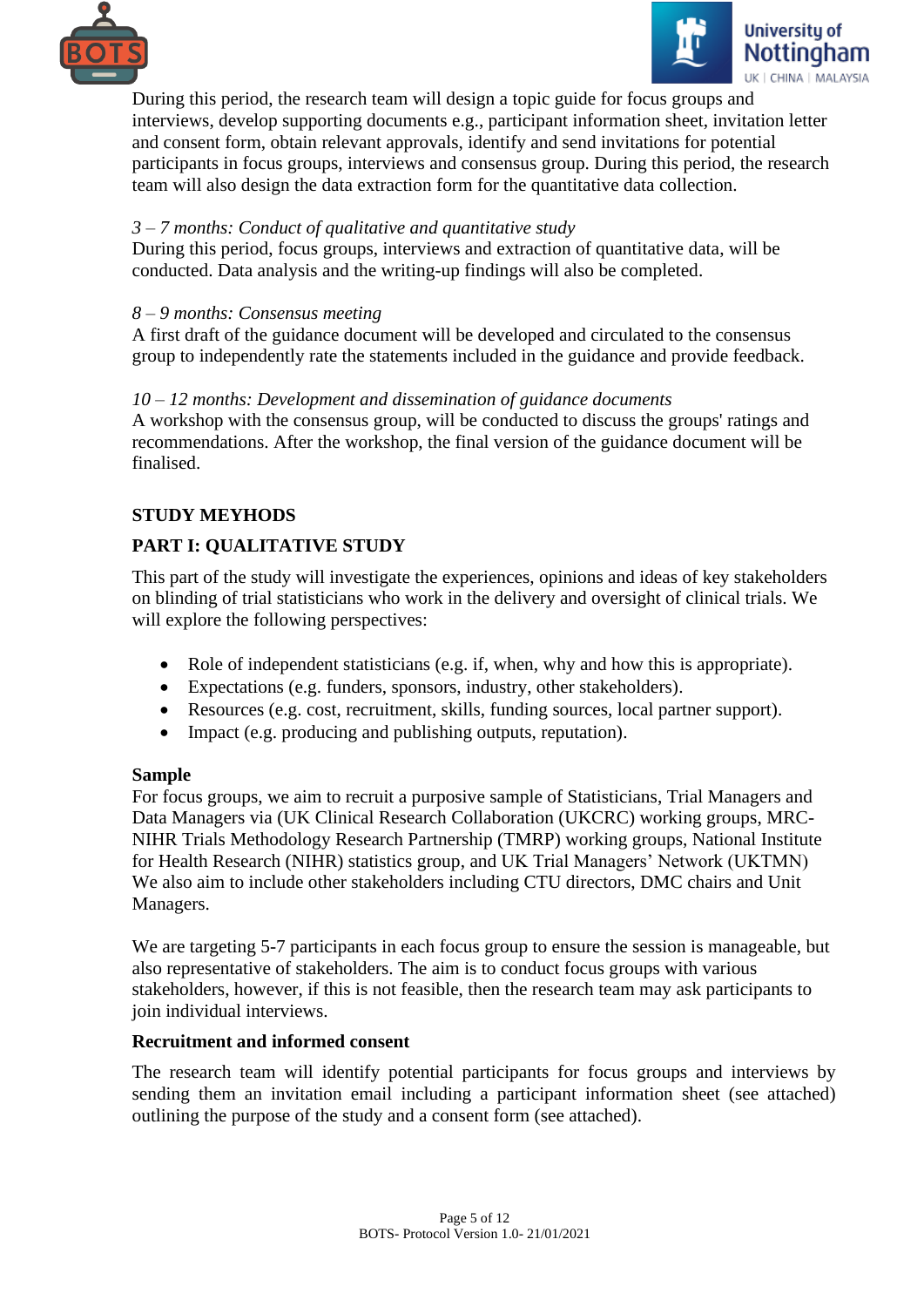



For focus groups, we will contact the relevant organisation administrators to share our invitation email with their members. The research team will try to organise focus groups to utilise existing meeting dates where possible.

Other stakeholders who might not be able to join focus groups due to time restraints, will be contacted for individual interviews. If the response rate is poor after seven days following the invitation email, the research team will send a reminder email.

On the day of the focus group or interview and prior to the session, the researcher(s) will explain the study to the participants again, allow time for any questions they may have about the study and take informed consent. Due to current COVID restrictions consent will be accepted as a return of email (to the invitation email) stating the participant has read and understood the consent form and agrees to participate. This correspondence will be filed as the record of consent.

The researcher(s) will explain to potential participants that entry into the study is entirely voluntary and that they can withdraw at any time. In the event of their withdrawal, it will be explained that their data collected so far cannot be erased and will be used in the final analyses where appropriate.

### **Data collection**

The researcher(s) will conduct focus groups and interviews through the Microsoft Teams platform. Focus groups and interviews will be video and audio recorded with consent. A topic guide (see attached Topic Guide) will be developed to help guide discussion at both focus groups and individual interviews (Stewart DW et al. 2007). Field notes will also be used to record discussions and agreement during focus groups.

### **Analysis**

The research team will transcribe the audio-recorded data for both focus groups and interviews. At least two researchers will analyse the transcripts. An inductive/deductive thematic approach (Fereday J et al. 2006) will be used to identify participants' perspectives regarding statistician blinding in clinical trials.

Two researchers will independently conduct initial open coding and categorisation with the aid of NVivo12, a qualitative data management software. The researchers will anonymise participant's information by using non-identifiable codes and removing identifiable information. Differences in interpretation will be resolved through discussion between coders and then if required, a third person (someone from the research team) will be involved. This is an established method to increase the trustworthiness of research (Cascio MA et al. 2019). Categories and themes will be developed by constantly refining the coding scheme and master themes will be identified.

Themes developed from both data sources (focus groups and interviews) will then be triangulated for inter-method convergence, discrepancy or complementary information (O'Cathain A et al. 2010). Triangulation enables comparison of concurrently collected data obtained via different methods and from different researchers to be explored for interaction thereby adding validity to research findings (Farmer T et al. 2006). The triangulation will help the research team to develop a comprehensive understanding on how statistician blinding is perceived from different perspectives. It will also help in exploring the reasons why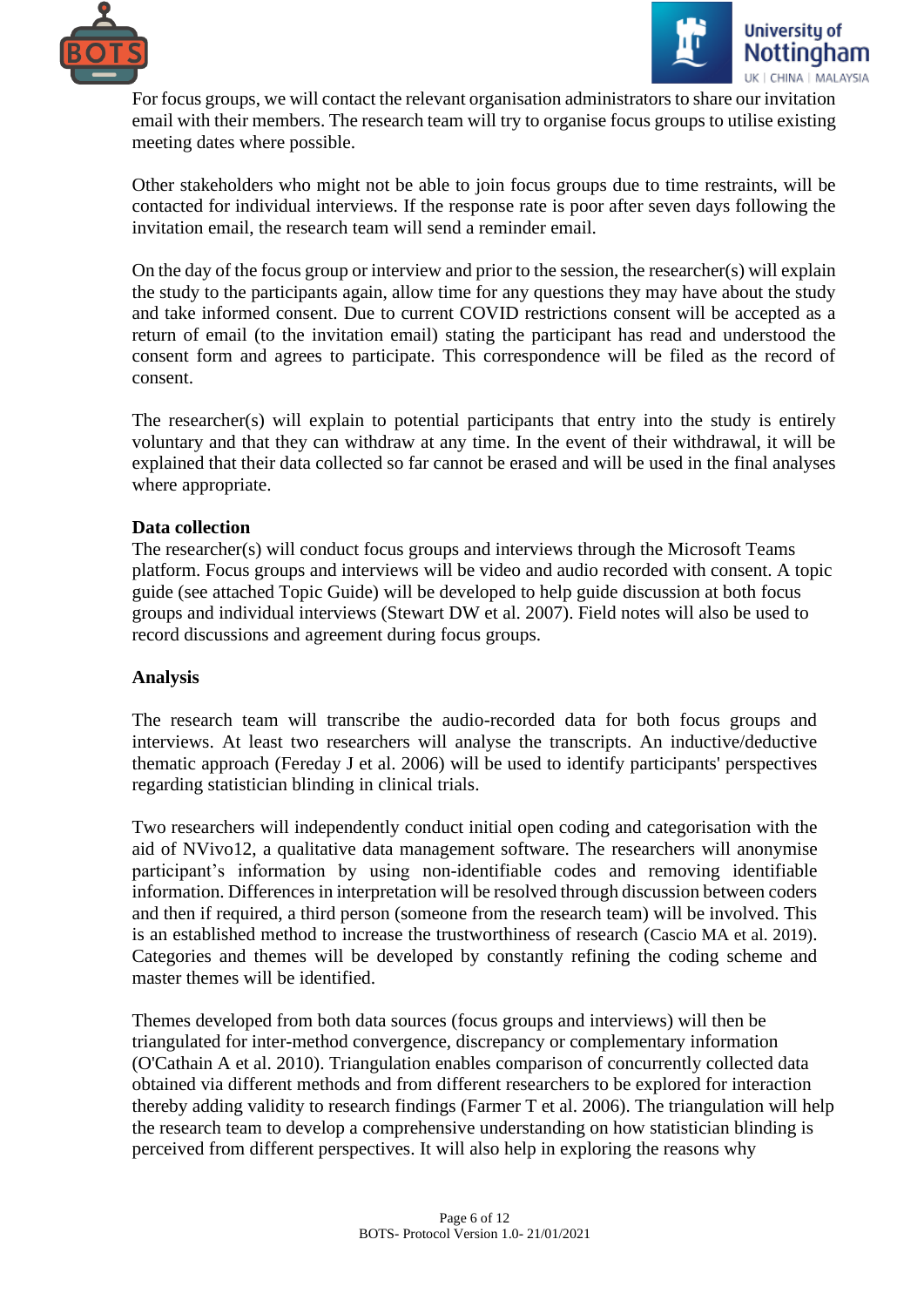



researchers choose to do blinding in a certain way and their thoughts and opinions on alternative methods.

## **PART II: QUANTITATIVE STUDY**

This part of the study will retrospectively compare the outcomes of recently published NIHR Health Technology Assessment (HTA) and NIHR Efficacy and Mechanism Evaluation (EME) funded randomised trials where the statistician was blinded prior to the final analysis versus those where the statistician was not. This will help us to identify the blinding methods used in clinical trials and whether it impacted the findings.

### **Sample**

NIHR HTA and EME funded trials, published between 2016 and 2020, will be included. This cohort contains at least 200 high quality randomised trials and it is expected that they will be less prone to other methodological deficiencies that could confound the comparison of interest.

#### **Data collection**

The studies will be collected from the NIHR Journals Library, hosted by NIHR Evaluation, Trials and Studies Coordinating Centre (NETSCC). The research team will identify the blinding-status of the trial statistician either from the published HTA or EME recent journal articles, by direct contact with the study authors, or direct contact with the collaborating CTU (where applicable).

A data extraction form (see attached Data Extraction Form) will be used to extract data about trial characteristics associated with risk of bias, adopted from the Revised Cochrane risk-ofbias tool for randomized trials (RoB 2) (Sterne JAC et al. 2019). Other key study characteristics, such as trial design, single or co-primary outcome, number and type of interventions and comparators, will also be extracted from the published monograph. Extraction of these data was successfully piloted by a previous study. (Raftery J et al. 2015).

Data extraction will be carried out by two researchers independently and any discrepancies will be resolved via agreement between the researchers. Any subsequent disagreement will be resolved by a third researcher.

### **Analysis**

Descriptive statistics describing the study characteristics will be presented by blinding status of the statistician. Continuous data will be summarised in terms of the mean, standard deviation, median, lower & upper quartiles, minimum, maximum and number of observations. Categorical data will be summarised in terms of frequency counts and percentages. No formal statistical comparisons will be made.

The proportion of statistically significant findings for the primary outcome will be compared between groups of studies where the trial statistician was blinded versus not blinded, using a logistic regression model, adjusting for potentially confounding study characteristics. The between group effect will be reported using an adjusted odds ratio along with a p-value and a corresponding 95% confidence intervals.

For trials with a single primary comparison the reported p-value will be compared between groups by using a linear regression model or a non-parametric alternative, as appropriate.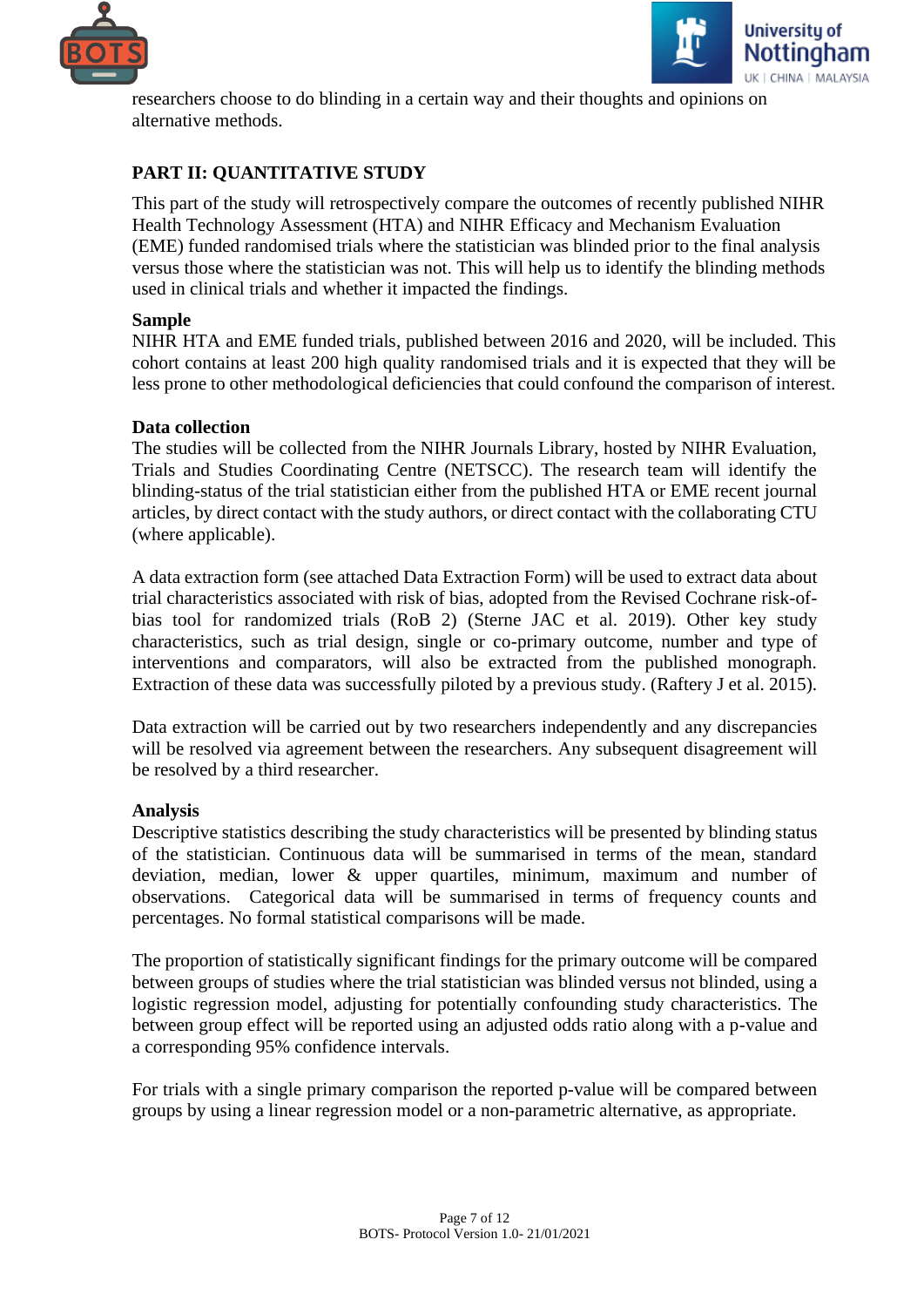



# **PART III: GUIDANCE DEVELOPMENT**

The analysed data from part I and part II will be used to develop a guidance document to advise CTUs on a risk proportionate approach to blinding statisticians within trials.

## **Sample**

Key stakeholders, including Statisticians, Trial Managers and Data Managers, CTU Directors, Unit Managers and DMC chairs as well as a representative for the Medicines and Healthcare Products Regulatory Agency (MHRA), will be invited to join a consensus group. We are aiming for 10-20 participants covering all key stakeholders with a particular emphasis on statisticians.

### **Data collection and analysis**

The research team will send an invitation letter (to potential members of the consensus group via email.

In this part of the research, we applied a modified formal consensus method to derive a set of recommendations for blinding statisticians in clinical trials. The results from part I & II will be used to provide the empirical evidence on which to base the development of guidance for CTUs, which will then be discussed and rated by the consensus group.

Our modified formal consensus method is based on the RAND/UCLA appropriateness method, a formal consensus method that is commonly used in healthcare research (Fitch et al., 2001). In this research, a first draft of the guidance document will be developed by the research team informed by the findings from the qualitative and quantitative studies. The research team will share the first draft document along with a questionnaire to help the consensus group to rate the guidance statements and to give feedback on each statement before the workshop. Ratings will be made on Likert scales from 1 (strong disagreement with the statement) to 5 (strong agreement).

The research team will arrange for a workshop meeting via the Microsoft Teams platform with breakout sessions for particular groups or tasks as required. In the workshop, the researchers along with the consensus group will review the guidance, the member's ratings and feedback in order to provide recommendations for the development of the guidance. Following this, the research team will share any subsequent revisions with the chair of the consensus group to provide input on behalf of the group, before approving the guidance document. Figure 1 illustrates a summary of the consensus method intended to be used to develop a guidance document.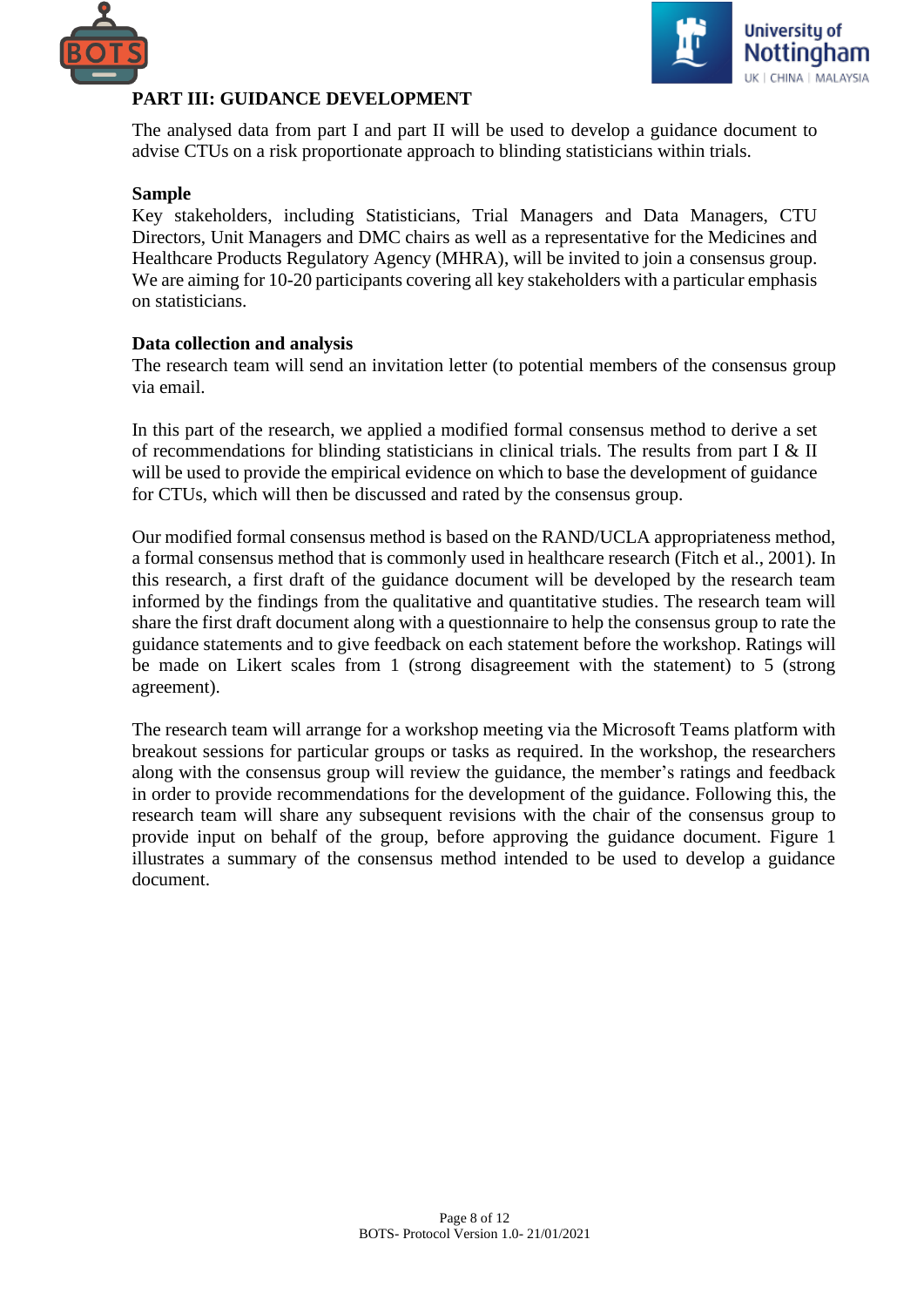

Figure 1: summary of the consensus method to develop a guidance document.

# **ETHICAL AND REGULATORY ASPECTS**

## **ETHICS AND APPROVALS**

The qualitative study will not be initiated before the protocol, consent forms and participant information sheets have received relevant approval.

All focus group and interview participants will be provided with a consent form and information sheet (which includes a detailed description of the nature of the study, why the research is being conducted, why they have been chosen to participate, and the nature of the questions that will be asked), and the researcher(s) will answer any questions before consenting. All participants will have time to decide if they wish to participate in the study.

Participants will be asked for their permission to video and audio record the focus groups and interviews. Focus group and interview transcripts will not contain names or other details that might identify the participant. Instead, non-identifiable codes will be used, and other identifiable information will be removed. To avoid identification of participants through quotes in published research, all participants will be assigned non-identifiable codes.

## **RECORDS**

### **Source documents**

Source documents will be filed at the Nottingham Clinical Trials Unit and may include but are not limited to, consent forms, study records, field notes, focus group and interview transcriptions and audio and video records. Only the research team will have access to the study documentation.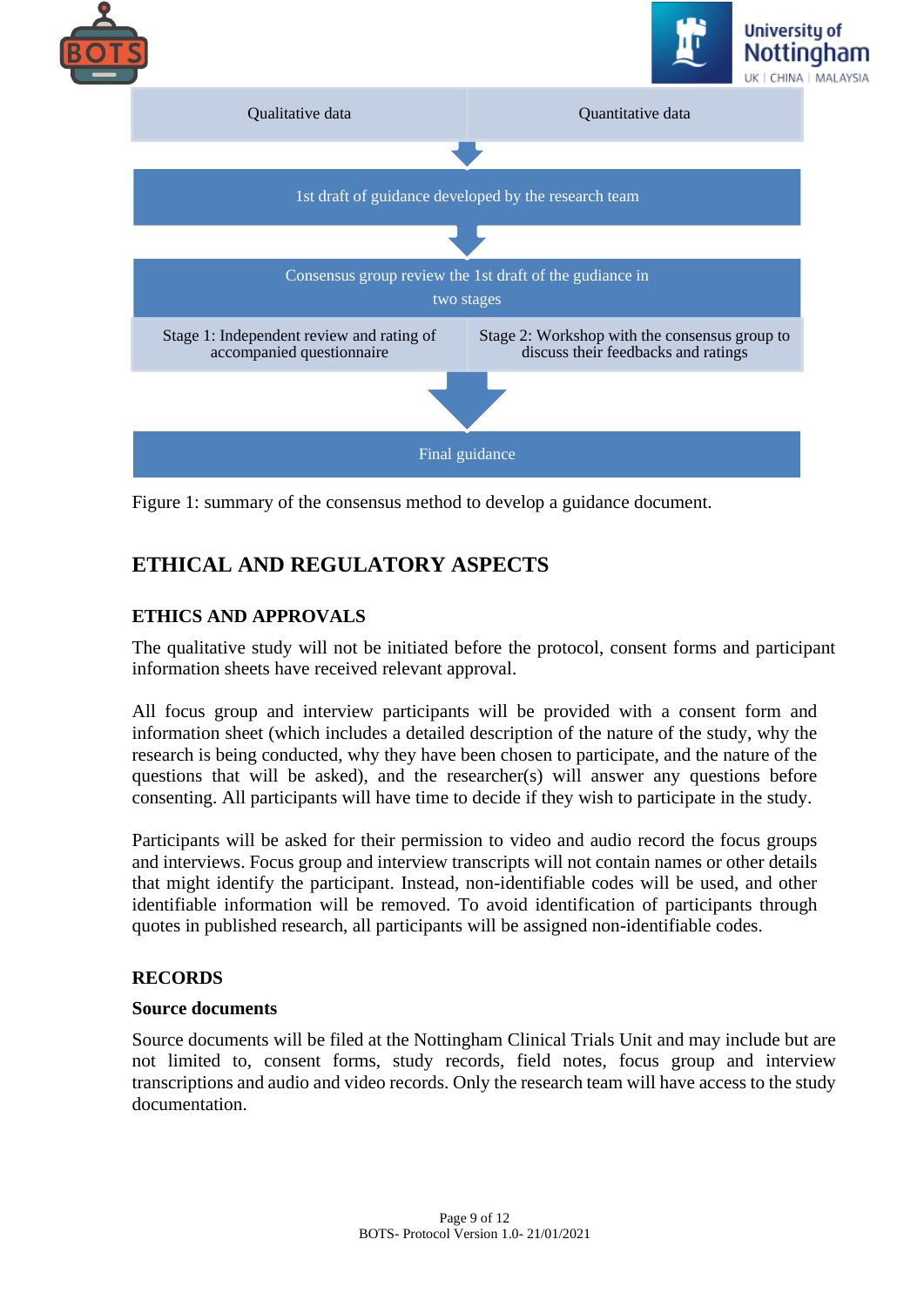



# **DATA PROTECTION**

The research team will endeavour to protect the rights of the study's participants to privacy and informed consent, and will adhere to the Data Protection Act, 2018. All source documents will be held securely on the University of Nottingham secure dedicated web server. Access will be restricted by user identifiers and passwords (encrypted using a one-way encryption method).

Confidentiality and privacy will be ensured for all participants. The information gathered will only be used for scientific purposes for example presentations, research purposes, publications and using anonymous direct quotes, phrases and terminology in the analysis and report.

The research team will video and audio record focus groups and individual interviews. Recordings will be transferred to the secured project shared drive as soon as possible by the research team.

The research team will de-identify transcripts of focus groups and interviews. These transcripts will be assigned a code. An encrypted document showing the link between the code and the corresponding transcript will be kept separately and preserved until the end of the study.

Complete anonymity of participants amongst other members cannot be guaranteed in focus groups. To address this, the participant information sheet states that participation is voluntary and reminds participants to respect the privacy of their colleagues and not repeat what is said in the discussions to others. Participants will be asked to sign a statement in the consent form that states they will not reveal any information that is shared in confidence in the focus groups. The researcher(s) will also remind participants about confidentiality of participants and information shared in the focus groups.

## **RECORD RETENTION AND ARCHIVING**

In accordance with the University of Nottingham Code of Research Conduct and Research Ethics, the Chief Investigator will maintain all records and documents regarding the conduct of the study. These will be retained for at least 7 years or for longer if required. If the responsible investigator is no longer able to maintain the study records, a second person will be nominated to take over this responsibility.

The study documents held by the Chief Investigator will be finally archived at the Nottingham Clinical Trials Unit at the University of Nottingham. This archive will include all anonymised video and audio recordings, transcripts, study databases and associated data encryption codes.

## **STATEMENT OF CONFIDENTIALITY**

Individual participant information obtained as a result of this study are considered confidential and disclosure to third parties is prohibited with the exceptions noted above.

Participant confidentiality will be further ensured by utilising identification code numbers to correspond to treatment data in the computer files.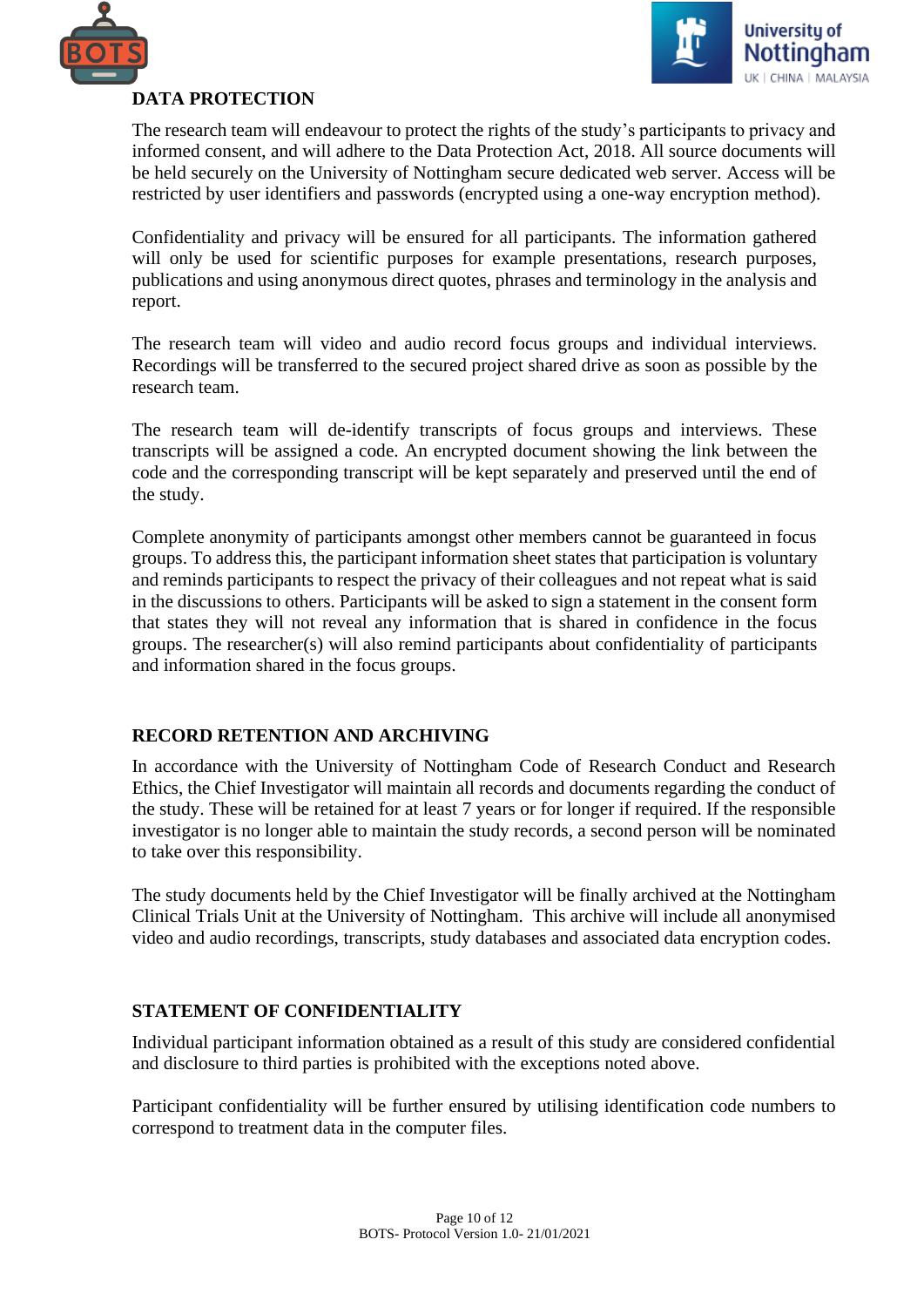



# **PUBLICATION AND DISSEMINATION POLICY**

The full study report can be accessed through the University of Nottingham hosted webpage. To ensure that the findings from the research inform practice, the findings will be disseminated by presenting the results at national and international conferences and seminars, holding workshops with key stakeholders, publishing in a peer reviewed journals and sharing the results with key groups, e.g. Trial Managers network to share it with relevant people.

Study participants will receive a thank you email from the Chief Investigator. The guidance document along with a final report of key study findings will also be provided.

The final study dataset and data that directly underpin research findings which will be published or will be used for research will be used in anonymised form.

# **STUDY FINANCES**

### **Funding source**

This study is funded by NIHR CTU Support Funding Supporting efficient innovative delivery of NIHR research.

### **Participant stipends and payments**

Participants will not be paid to participate in the study. No travel expenses will be offered as focus groups, interviews and consensus workshop will be conducted virtually.

# **SIGNATURE PAGES**

Signatories to Protocol:

**Chief Investigator:** Dr Christopher Partlett

 $Signature:$ 

| Date: |
|-------|
|-------|